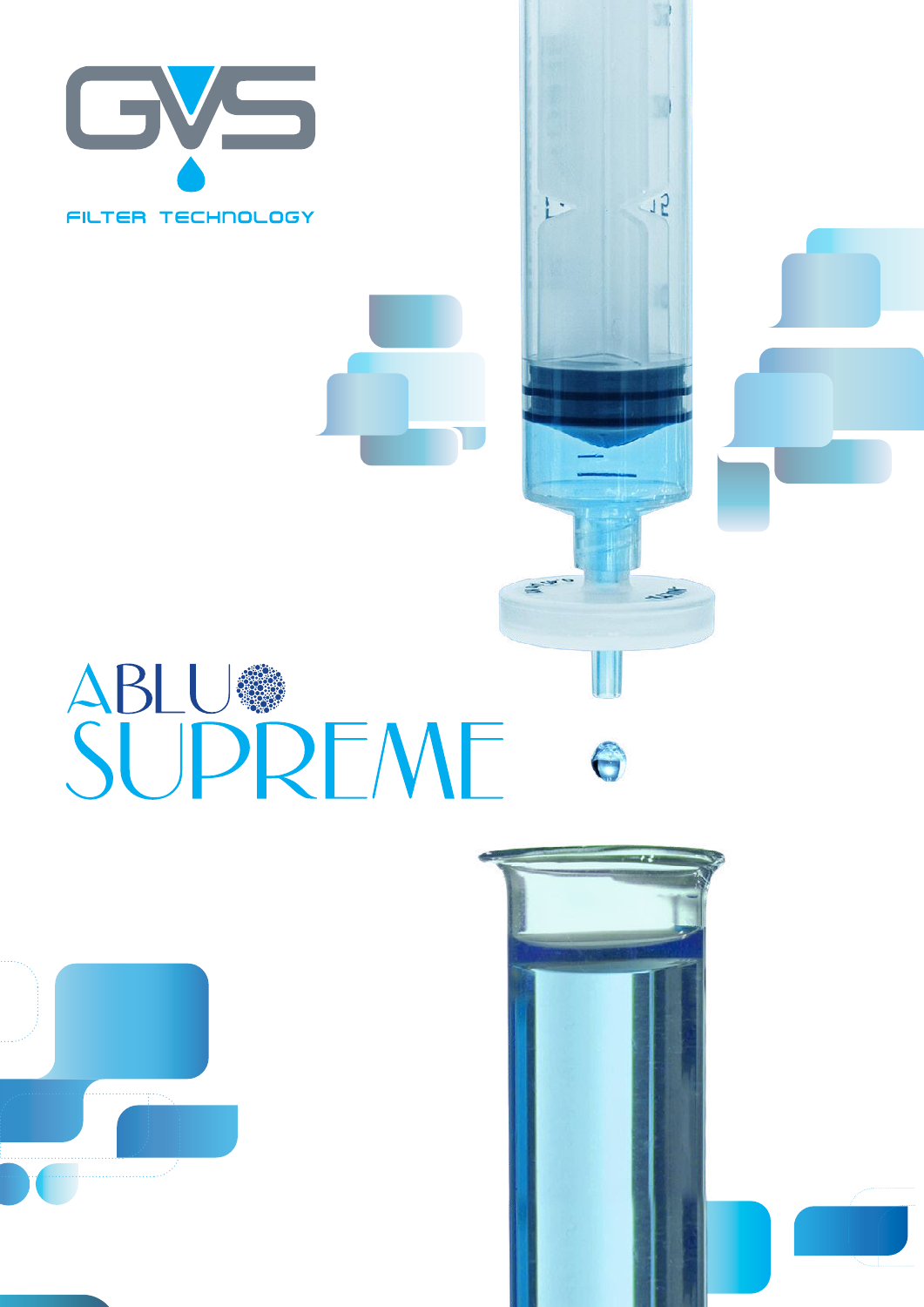

The GVS Group is one of the world's leading manufacturers of filter solutions for applications in the Healthcare & Life Sciences, Energy & Mobility and Health & Safety sectors. GVS technology promotes health and safety in highly regulated environments. Throughout its 40-year history, GVS has evolved from a supplier of components for the healthcare sector to a global Group that provides a range of diversified, high-tech filtration solutions.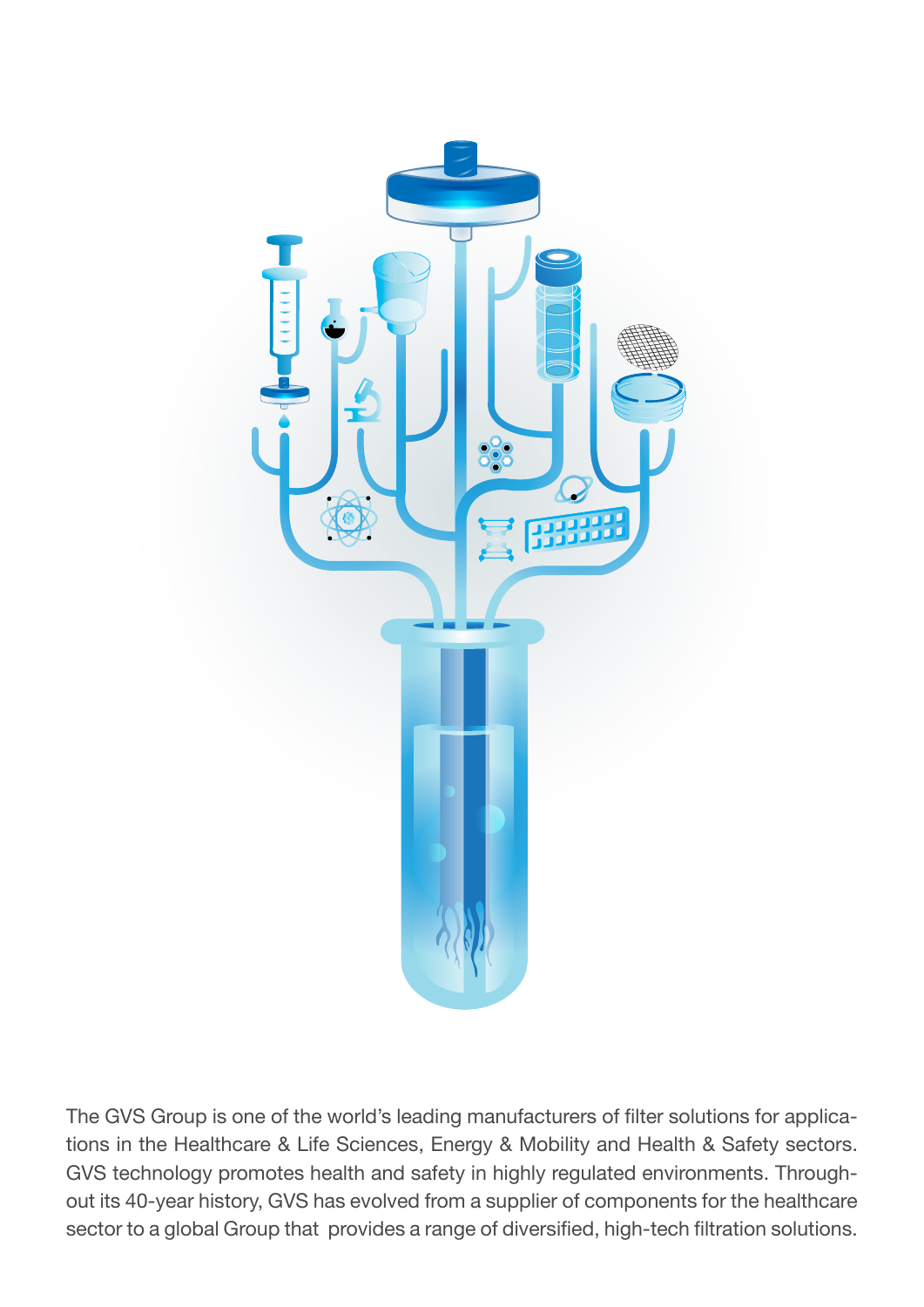

# NEW ABLUO SUPREME SYRINGE FILTE

## **Step up your sample preparation with GVS ABLUO SUPREME Syringe Filters**

GVS offers a range of disposable syringe filter devices designed to provide fast and efficient filtration of aqueous and organic solutions with high particulate content.



## **GVS Standard vs Supreme water recovery**

### **What's Special:**

- A Supreme Purification: Easily separate sediment and grit from samples, ensuring quality, and leaving you with the purest sample for your application.
- A Supreme Flexibility: A full portfolio of products with various pore sizes, sterility options, and membranes available (including Hydrophilic PTFE)!
- A Supreme Strength: Our most durable and robust syringe filter, the ABLUO SUPREME allows for the filtration of the heaviest sediment, resulting in a pure sample every time.
- Save Money: Use 1 ABLUO SUPREME in the place of 3 (or more) normal syringe filters!
- A Save Operator Time and Effort: Two layers of pre-filter allow for the use of less force, making filtration faster and easier for lab techs!
- A Save Sleep: Rest easy knowing that the ABLUO SUPREME Syringe Filter is made to conform to ISO standards.
- A Save the environment: By using the ABLUO SUPREME, you are able to do the work of 5 and more normal syringe filters. Additionally, some ABLUO SUPREME models are compatible with an autoclave, meaning less plastic waste.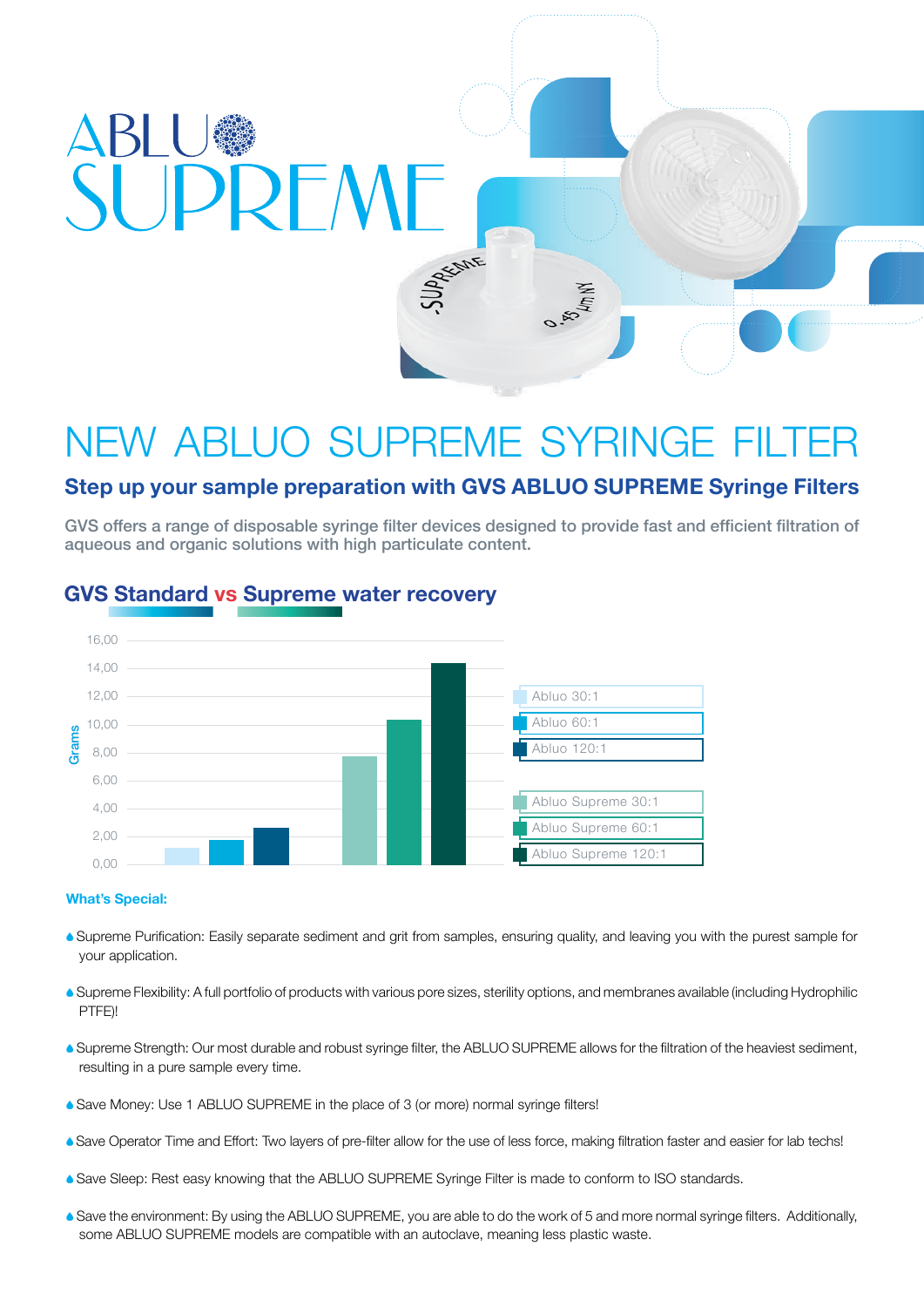## Technical Specifications



**Membrane Diameter:** 25 mm **Effective Filtration Area:** 4.63 cm² **Housing Diameter:** 30 mm **Housing Materials:** Clear Polypropylene **Maximum Operating Temperature:** 90°C / 194°F **Maximum Operating Pressure:** 75 psi **Shelf Life (normal conditions):** 3 years



### **Ordering information**

| <b>Membrane</b>    | Pore Size (um) | <b>Description</b>                                                     | <b>Product Code</b> |
|--------------------|----------------|------------------------------------------------------------------------|---------------------|
| <b>NY</b>          | 0.2            | ABLUO SUPREME Syringe Filter 25mm, FLL/MLS - NY 0.2 um                 | GF25BNPGN002AD01    |
| <b>NY</b>          | 0.45           | ABLUO SUPREME Syringe Filter 25 mm, FLL/MLS - NY 0.45 µm               | GF25BNPGN004AD01    |
| <b>PES</b>         | 0.2            | ABLUO SUPREME Syringe Filter 25 mm, FLL/MLS - PES 0.2 µm               | GF25BNPGS002AD01    |
| <b>PES</b>         | 0.45           | ABLUO SUPREME Syringe Filter 25 mm, FLL/MLS - PES 0.45 um              | GF25BNPGS004AD01    |
| <b>PTFE</b>        | 0.2            | ABLUO SUPREME Syringe Filter 2 5mm, FLL/MLS - PTFE 0.2 um              | GF25BNPGT002AD01    |
| <b>PTFE</b>        | 0.45           | ABLUO SUPREME Syringe Filter 25 mm, FLL/MLS - PTFE 0.45 um             | GF25BNPGT004AD01    |
| PTFE (Hydrophilic) | 0.2            | ABLUO SUPREME Syringe Filter 2 5mm, FLL/MLS - PTFE Hydrophilic 0.2 um  | GF25BNPGH002AD01    |
| PTFE (Hydrophilic) | 0.45           | ABLUO SUPREME Syringe Filter 25 mm, FLL/MLS - PTFE Hydrophilic 0.45 um | GF25BNPGH004AD01    |
| <b>PVDF</b>        | 0.2            | ABLUO SUPREME Syringe Filter 25 mm, FLL/MLS - PVDF 0.2 um              | GF25BNPGV002AD01    |
| <b>PVDF</b>        | 0.45           | ABLUO SUPREME Syringe Filter 25 mm, FLL/MLS - PVDF 0.45 um             | GF25BNPGV004AD01    |
| $C\Delta$          | 0.2            | ABLUO SUPREME Syringe Filter 25 mm, FLL/MLS - CA 0.2 um                | GF25BNPGA002AD01    |
| CA                 | 0.45           | ABLUO SUPREME Syringe Filter 25 mm, FLL/MLS - CA 0.45 µm               | GF25BNPGA004AD01    |

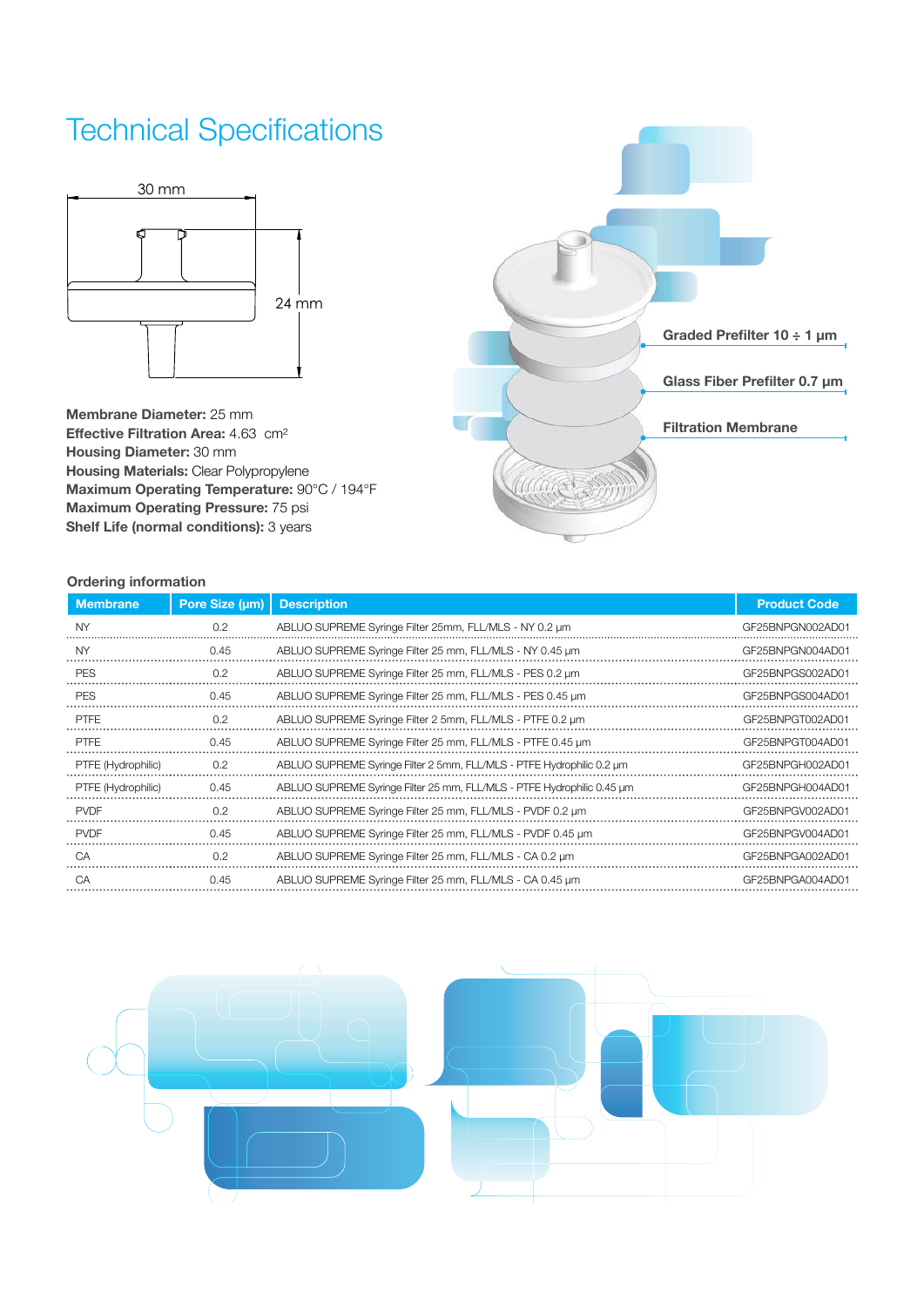

## **Applications**



## **NY**

**Properties** Hydrophilic - Low protein binding - Superior strength - Resistant to organic solvents



## **PES Properties**

Hydrophilic - Designed to remove particulates - Low protein and drug binding - High strength and durability



## **PTFE**

**Properties** Hydrophobic - Chemically and biologically inert - Superior chemical resistance



## **PTFE (Hydrophilic)**

**Properties** Hydrophilic - High chemical resistance - Low protein binding



## **PVDF**

**Properties** Hydrophilic - Very low protein binding - High flow rates



## **CA Properties**

Hydrophilic - Low non-specific binding - Low adsorption - Uniform pore structure

**Compounds Class** Bases, HPLC solvents, alcohols, aromatic hydrocarbons

**Compounds Class** Filtration of buffers and culture media

**Compounds Class** Organic solvents, acids, alcohols, bases, aromatics

**Compounds Class** Aqueous and organic solutions

**Compounds Class** Alcohols, biomolecules

**Compounds Class**

Protein/Enzymes, protein recovery, tissue culture media filtration, wine filtration, pre-filtration of plasma fractions and vaccines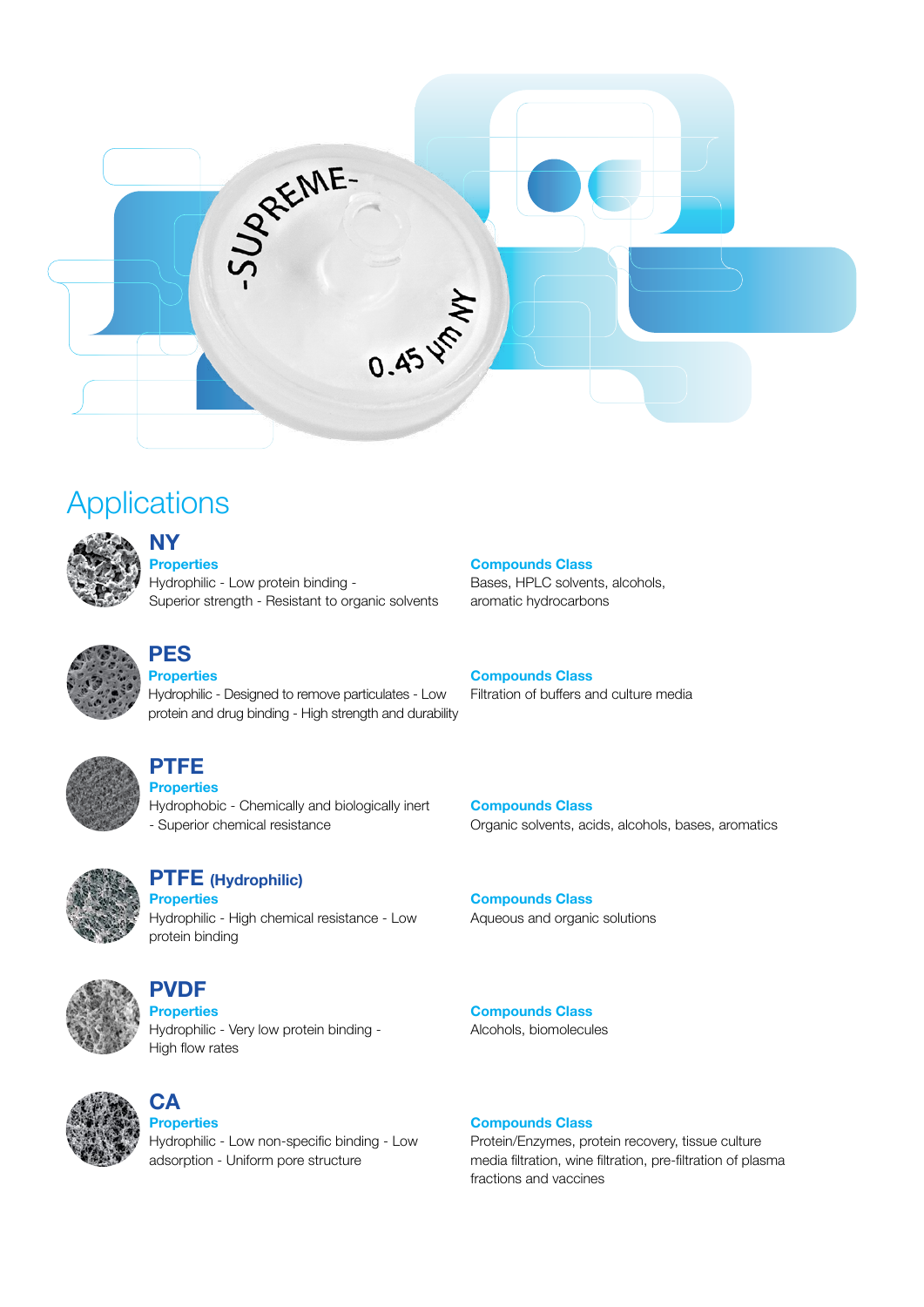## How to use - Operating Instructions

- **1.** Remove a syringe filter from its box or container. If using a sterile filter please check that the individual package has not been damaged. Peel the protective lid and hold the filter in one hand without removing it from the blister.
- **2.** Prepare the sample to be filtered and place it in a syringe. If using a syringe smaller than 10 ml, please proceed with caution as these syringes can generate an injection pressure exceeding the maximum pressure the filter can withstand.
- 3. Firmly connect the syringe to the female luer-lock filter connection. If using a needle, tip or accessory connected to the male luer-Iock filter connection, be sure the connection has been made properly.
- **4.** Hold the syringe in a vertical position, with the filter up, and proceed to slowly advance the plunger until the liquid exits from the filter outlet. This will allow purging the air content in the syringe filter and promote the proper wetting of the membrane.
- **6.** Filter the contents of the syringe and collect it into a flask or suitable container.
- **6.** Once the filtration is complete, discard the filter according to the legal requirements for single use products

## Chemical compatibility:

|                                                                                                                                                                 |                           |                          | <b>Filter Media</b> |                  |                |                    |                         |                       |                |                         |                                      |                |                |                |                         | <b>Housing</b> |              |               |  |
|-----------------------------------------------------------------------------------------------------------------------------------------------------------------|---------------------------|--------------------------|---------------------|------------------|----------------|--------------------|-------------------------|-----------------------|----------------|-------------------------|--------------------------------------|----------------|----------------|----------------|-------------------------|----------------|--------------|---------------|--|
| <b>R= Recommended</b><br><b>L= Limited Resistance</b><br>(testing before use is recommended)<br><b>N= Not Recommended</b><br>$T = Test$<br>$NR = Not$ Resistant |                           | <b>Cellulose Acetate</b> | Nitrocellulose      | Polyethersulfone | 66<br>Nylon    | PTFE (unlaminated) | <b>PTFE</b> (laminated) | Philic<br><b>PVDF</b> | RC             | Fiber (binder)<br>Glass | (no binder)<br><b>Fiber</b><br>Glass | Silver         | Polycarbonate  | Polyester      | <b>Modified Acrylic</b> | Polysulfone    | Polystyrene  | Polypropylene |  |
| <b>Chemical</b>                                                                                                                                                 |                           | ca                       | nc                  | pes              | ny             | ptu                | ptl                     | pvdf                  | rc             | gfb                     | gfn                                  | ag             | $\overline{p}$ | pet            | ac                      | ps             | pst          | pp            |  |
|                                                                                                                                                                 | Chloroform                | N                        | R                   | N                | <b>NR</b>      | R                  | L                       | R                     | R              | R                       | R                                    | R              | N              | R              | N                       | L              | N            | L             |  |
| <b>SOLVENTS</b>                                                                                                                                                 | Cyclohexane               | R                        | R                   | Т                | R              | $\overline{R}$     | R                       | Т                     | R              | R                       | R                                    | R              | R              | R              | N                       | R              | Т            | R             |  |
|                                                                                                                                                                 | Cyclohexanone             | N                        | Ν                   | N                | Τ              | $\overline{R}$     | $\mathsf{R}$            | N                     | R              | R                       | R                                    | R              |                | T              | N                       | N              | N            | $\mathsf{R}$  |  |
|                                                                                                                                                                 | Diethyl Acetamide         | N                        | N                   | Т                | $\mathsf{R}$   | $\overline{R}$     | N                       | Т                     | $\mathsf{R}$   | R                       | $\mathsf{R}$                         | $\mathsf{R}$   | <b>NR</b>      | <b>NR</b>      | N                       | N              | N            | T             |  |
|                                                                                                                                                                 | Dimethyl Formamide        | $\mathsf{N}$             | $\mathsf{N}$        | N                | $\overline{R}$ | $\mathsf R$        | $\overline{R}$          | N                     | L              | N                       | $\mathsf R$                          | R              | <b>NR</b>      | <b>NR</b>      | $\mathsf{N}$            | N              | N            | $\mathsf R$   |  |
|                                                                                                                                                                 | Dimethyl Sulfoxide (DMSO) | N                        | N                   | N                | R              | $\mathsf R$        | R                       | N                     | $\mathsf R$    | N                       | R                                    | T              | N              | $\mathsf R$    | N                       | N              | $\mathsf{N}$ | T             |  |
|                                                                                                                                                                 | Dioxane                   | N                        | N                   |                  | $\overline{R}$ | R                  | $\overline{R}$          | R                     | $\mathsf{R}$   | R                       | R                                    | R              | N              | R              | Ν                       | Ν              | N            | R             |  |
|                                                                                                                                                                 | <b>Ethyl Ether</b>        | L                        | L                   | R                | <sub>R</sub>   | R                  | R                       | R                     | $\mathsf{R}$   | Т                       | R                                    | R              | $\mathsf{R}$   | R              | Ν                       | L              | N            | N             |  |
|                                                                                                                                                                 | Ethylene Dichloride       | L                        | L                   | Τ                | R              | R                  | $\mathsf{R}$            | Т                     | Т              | R                       | R                                    | R              | Ν              | R              | Т                       | N              | Τ            | т             |  |
|                                                                                                                                                                 | Formaldehyde              | L                        | N                   | $\mathsf{R}$     | R              | $\mathsf{R}$       | R                       | $\overline{R}$        | Т              | R                       | R                                    | R              | R              | R              | N                       | R              | N            | R             |  |
|                                                                                                                                                                 | Freon TF                  | $\mathsf{R}$             | R                   | $\mathsf{R}$     | $\mathsf{R}$   | $\overline{R}$     | R                       | R                     | Т              | R                       | $\mathsf{R}$                         | R              | $\mathsf{R}$   | $\overline{R}$ | L                       | $\overline{R}$ | N            | Т             |  |
|                                                                                                                                                                 | Gasoline                  | R                        | $\mathsf{R}$        | T                | $\overline{R}$ | R                  | $\mathsf{R}$            | $\overline{R}$        | $\overline{R}$ | R                       | $\mathsf{R}$                         | $\mathsf{R}$   | $\overline{R}$ | R              | N                       | $\overline{R}$ | N            | N             |  |
|                                                                                                                                                                 | Hexane                    | R                        | $\mathsf{R}$        | T                | R              | $\overline{R}$     | R                       | $\overline{R}$        | $\overline{R}$ | Ш                       | R                                    | R              | $\mathsf R$    | $\overline{R}$ | N                       | $\overline{R}$ | N            | T             |  |
|                                                                                                                                                                 | Isopropyl Acetate         | N                        | N                   | Τ                | $\overline{R}$ | R                  | R                       | N                     | R              | Ν                       | $\mathsf{R}$                         | $\mathsf{R}$   | R              | $\mathsf{R}$   | N                       | N              | N            | R             |  |
|                                                                                                                                                                 | Kerosene                  | $\mathsf{R}$             | $\overline{R}$      | т                | $\mathsf{R}$   | R                  | R                       | R                     | R              | R                       | R                                    | $\overline{R}$ | $\overline{R}$ | $\mathsf{R}$   | N                       | N              | N            | т             |  |
|                                                                                                                                                                 | Methyl Acetate            | Ν                        | N                   | Τ                | $\mathsf{R}$   | $\overline{R}$     | R                       | $\mathsf{R}$          | R              | Ν                       | R                                    | $\mathsf{R}$   | N              | R              | Ν                       | N              | Ν            | R<br>$\cdots$ |  |
|                                                                                                                                                                 | Methyl Ethyl Ketone (MEK) | N                        | Ν                   | N                | $\mathsf{R}$   | $\mathsf{R}$       | R                       | <b>NR</b>             | R              | R                       | R                                    | R              | <b>NR</b>      | R              | Ν                       | N              | N            | T             |  |
|                                                                                                                                                                 | Methyl Isobutyl Ketone    | Ν                        | N                   | Τ                | R              | R                  | R                       | N                     | R              | R                       | R                                    | R              | ΝR             | Τ              | N                       | N              | N            | Τ             |  |
|                                                                                                                                                                 | Methylene Chloride        | N                        | N                   | N                | T              | R                  | $\overline{R}$          | R                     | <b>NR</b>      | $\overline{R}$          | $\mathsf R$                          | $\mathsf{R}$   | N              | <b>NR</b>      | N                       | N              | N            | Ν             |  |
|                                                                                                                                                                 | Nitrobenzene              | N                        | N                   | N                | $\top$         | $\mathsf{R}$       | $\overline{R}$          | $\overline{R}$        | <b>NR</b>      | $\mathsf{N}$            | N                                    | Τ              | $\mathsf{N}$   | <b>NR</b>      | N                       | N              | N            | R             |  |
|                                                                                                                                                                 | Pentane                   | R                        | $\mathsf R$         | R                | $\mathsf{R}$   | $\overline{R}$     | L                       | $\mathsf{R}$          | <b>NR</b>      | $\overline{R}$          | $\mathsf{R}$                         | R              | $\mathsf{R}$   | $\mathsf R$    | N                       | $\mathsf{R}$   | N            | Τ             |  |
|                                                                                                                                                                 | Perchloroethylene         | R                        | R                   | N                | $\mathsf{R}$   | R                  | R                       | T                     | $\overline{R}$ | N                       | N                                    | R              | T              | T              | N                       | L              | N            |               |  |
|                                                                                                                                                                 | Pyridine                  | N                        | N                   | N                | Т              | R                  | <sub>R</sub>            | N                     | R              | N                       | R                                    | R              | N              | Т              | N                       | Ν              | N            |               |  |
|                                                                                                                                                                 | Tetrahydrofuran           | N                        | Ν                   | N                | T              | L                  | L                       | N                     | R              | Τ                       | L                                    | R              | Ν              | Τ              | N                       | Ν              | N            |               |  |
|                                                                                                                                                                 | Toluene                   | L                        | R                   | Ν                | R              | R                  | L                       | R                     | R              | N                       | R                                    | R              | L              | R              | N                       | N              | N            |               |  |
|                                                                                                                                                                 | Trichloroethane           |                          | N                   |                  | Т              | R                  | $\mathsf{R}$            | T                     | <b>NR</b>      | Т                       | Т                                    | R              | Ν              | Τ              | N                       | N              | N            | Т             |  |
|                                                                                                                                                                 | Trichlorethylene          | R                        | $\mathsf{R}$        | $\mathsf{R}$     | Τ              | L                  | $\mathbf{L}$            | $\overline{R}$        | $\mathsf{R}$   | N                       | N                                    | $\mathsf{R}$   | B              | <b>ND</b>      | N                       | N              | N            | N             |  |
|                                                                                                                                                                 | Triethylamine             | $\mathsf R$              |                     | Τ                | $\overline{R}$ | $\mathsf{R}$       | $\overline{R}$          | T                     | $\overline{R}$ | R                       | $\mathsf R$                          | R              | L              | $\mathsf{R}$   | T                       | N              | Τ            | Τ             |  |
|                                                                                                                                                                 | Xylene                    | $\mathsf R$              | R                   | L                | Т              | R                  |                         | R                     | R              | R                       | R                                    | R              | <b>NR</b>      | <b>NR</b>      | N                       | N              | N            | R             |  |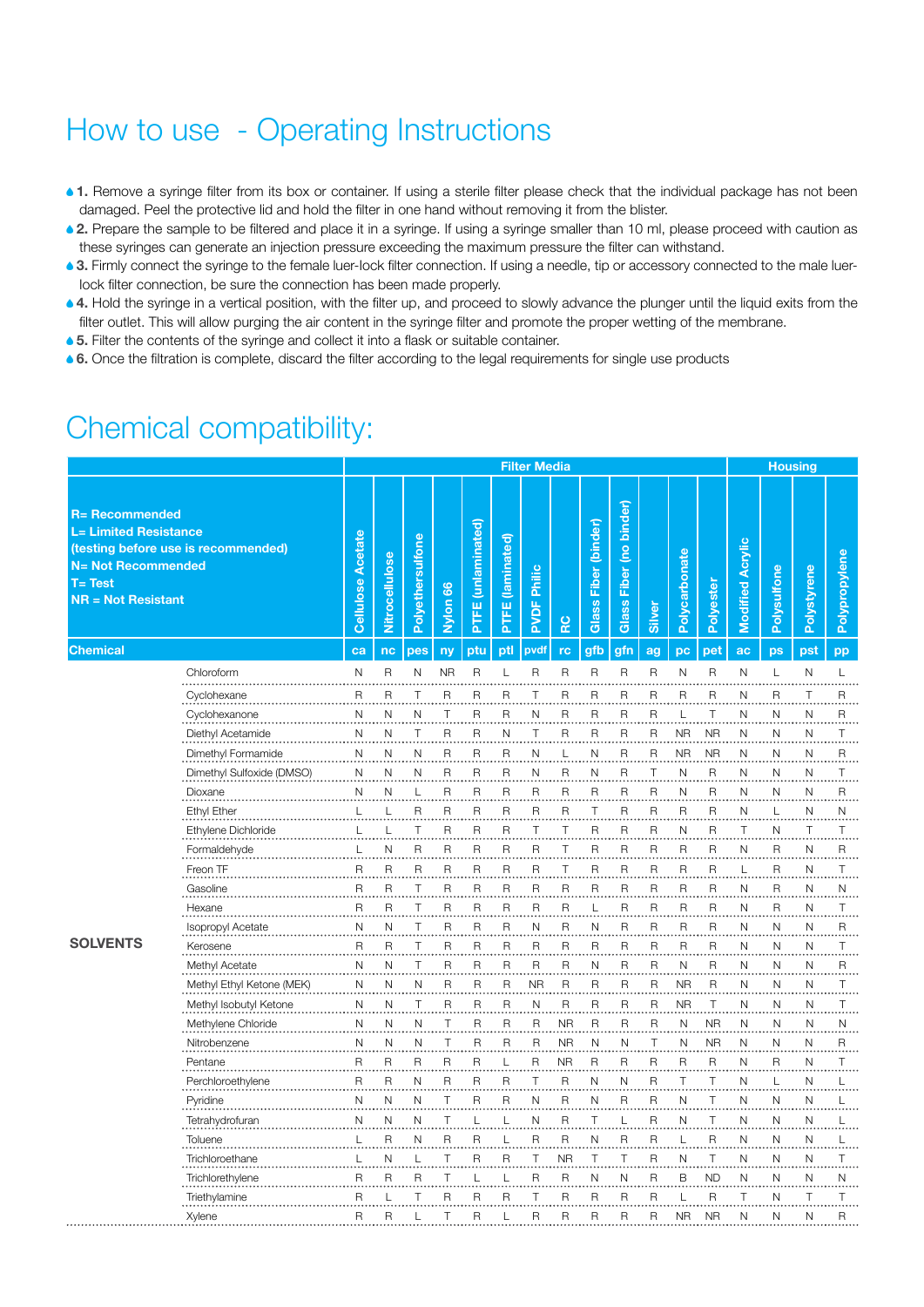



Quality guarantee: Product totally produced in a clean room under quality criteria according the ISO 9001:2008 norms. Quality control on 100% of the production.

The use of GVS products in specific applications may give varying results, according to the specifi c conditions and applications. GVS assumes no responsibility for damages resulting from the incorrect use of its products. © Copyright 2021 GVS Group - All rights Reserved For further information, please visit www.gvs.com